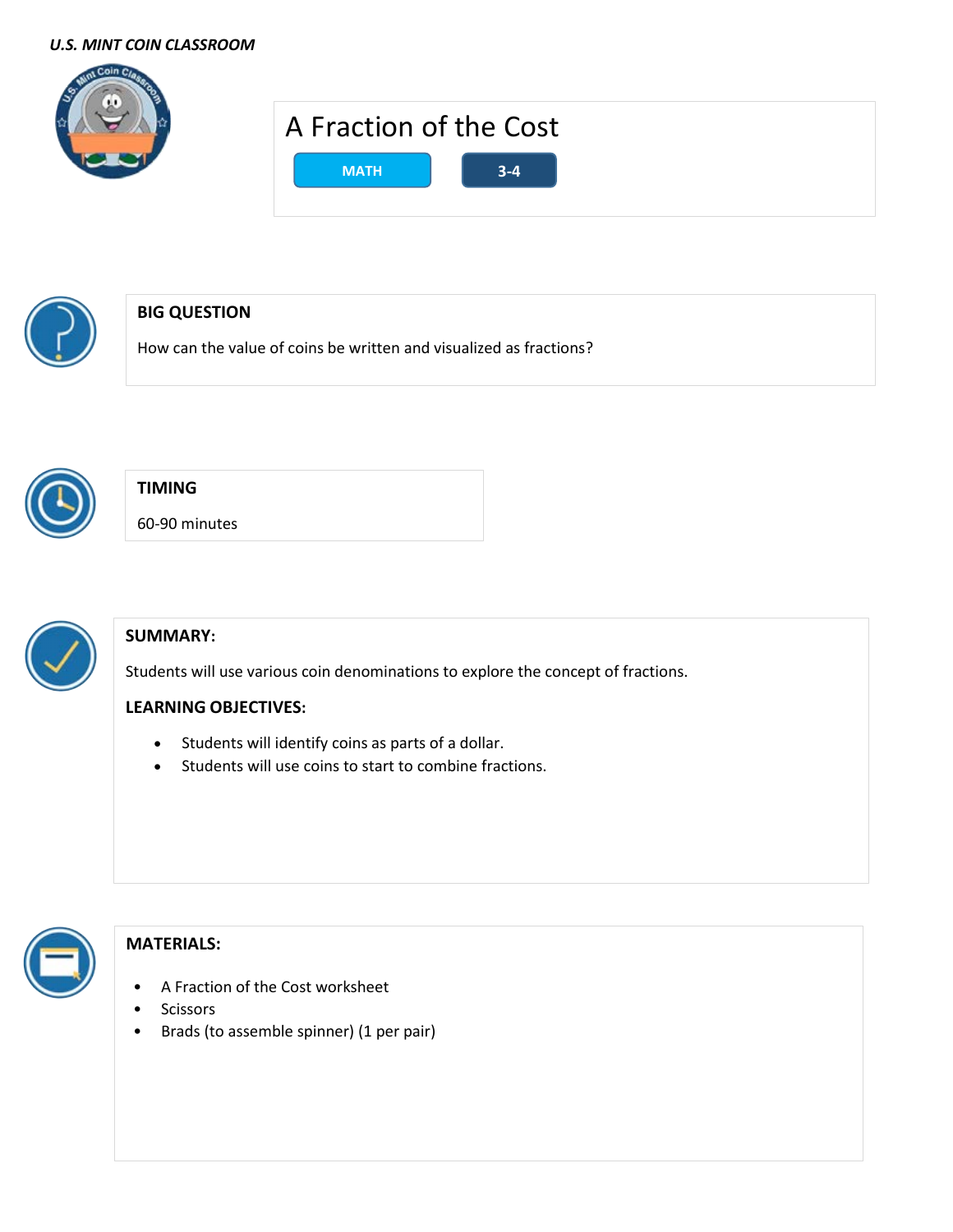#### **PROCEDURE:** Discuss Coins as Fractions (30 minutes)

- 1. Distribute the "Fraction Circles" pages of the Fraction of A Cost worksheet to each student.
- 2. Review with the students the value of each coin, from the nickel to the dollar. Write each coin's value on the board as it is discussed.
- 3. Explain to students that coins and their values can be expressed as fractions. Since "cents" are units that make up a dollar, the portion of one whole dollar that any coin represents can be written as a fraction. For example, five cents is equal to 5/100.
- 4. Referencing the fraction circles, hold up the whole circle and compare it to one dollar. Ask the students to locate the image of the dollar coin and cut it out. On the back, direct them to write this coin's value.
- 5. Hold up the image of a half dollar and ask the students to locate and point to this coin on their worksheet. Ask the students to cut out the image of the coin and write its value on the back.
- 6. Ask students how many fifty-cent coins are needed to make one whole dollar. On the back of the halfdollar image, direct the students to write the fraction represented by this coin.
- 7. Ask the students to locate and cut out the circle that shows this fraction. On each of the coin halves, the students should write "50¢."
- 8. Repeat steps 5 through 7 for each of the other coins.

#### Cut Fractions and Play Coin Spinner Game (30 minutes)

- 1. Instruct the students to cut their fraction circles into the pie shapes that represent the particular fraction (the halves fraction circle will be in two parts, etc.). Tell them to make piles for the four different types of fractions as they cut.
- 2. Place students in pairs. Model the instructions to the game:
	- Students will assemble the "Coin Value Spinner."
	- The object of the activity is to see who can create a whole unit or \$1.00 first.
	- Students place their whole circle in front of them and take turns spinning the coin value spinner.
	- They then place the corresponding fraction piece onto their whole piece if they can. Players should trade for equal fraction parts—2 dimes (two one-tenths) and a nickel (a twentieth) for a quarter (a fourth), 2 quarters (fourths) for a half dollar (a half), etc.
	- The next player then spins and repeats the process detailed above.
	- Students take turns spinning, and the first person to create a whole unit or full dollar wins.

#### **ASSESSMENT**:

Observe and discuss the activity and how students played the game to determine if they met the lesson objectives.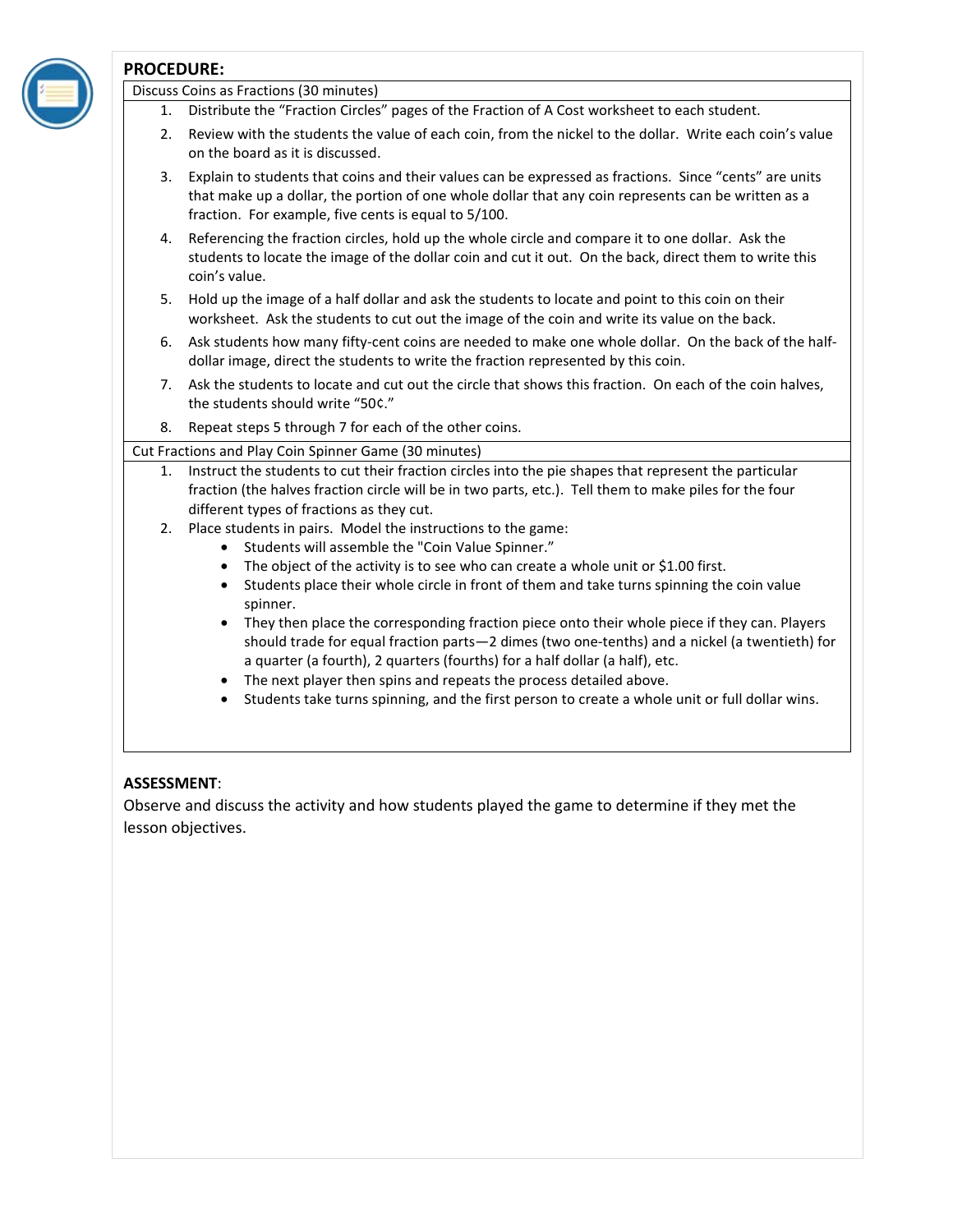

## **DIFFERENTIATE:**

- Divide the class into two teams and alternate asking fraction-related math questions (decide whether students can work as a group or can only answer if it's their turn) allowing them to use the chalkboard to figure the problem. When a team gets an answer correct, they can spin/roll and add to their team's fraction circle. Make sure that "trading down" becomes a part of the process: if a team fails to do so, the other team gets the turn.
- For an optional activity players start with a whole unit (\$1.00) and subtract the amount that they spin. This forces them to trade in larger fractions for smaller ones (1/2 for 5/10). This may be more appropriate for fourth graders.
- Student can also estimate and then check how many different combinations can make a whole unit  $(51.00.)$



# **RELATED:**

- [Circulating Coins information for kids](https://www.usmint.gov/learn/kids/games/counting-with-coins)
- **[Cents-able Shopping Activity](https://www.usmint.gov/learn/kids/resources/coin-activities/cents-able-shopping)**



# **STANDARDS:**

### **Common Core Standards**

### [CCSS.MATH.CONTENT.3.NF.A.1](http://www.corestandards.org/Math/Content/3/NF/A/1/)

Understand a fraction 1/*b* as the quantity formed by 1 part when a whole is partitioned into *b* equal parts; understand a fraction *a*/*b* as the quantity formed by *a* parts of size 1/*b*.

### [CCSS.MATH.CONTENT.3.NF.A.3](http://www.corestandards.org/Math/Content/3/NF/A/3/)

Explain equivalence of fractions in special cases, and compare fractions by reasoning about their size.

### [CCSS.MATH.CONTENT.3.NF.A.3.A](http://www.corestandards.org/Math/Content/3/NF/A/3/a/)

Understand two fractions as equivalent (equal) if they are the same size, or the same point on a number line.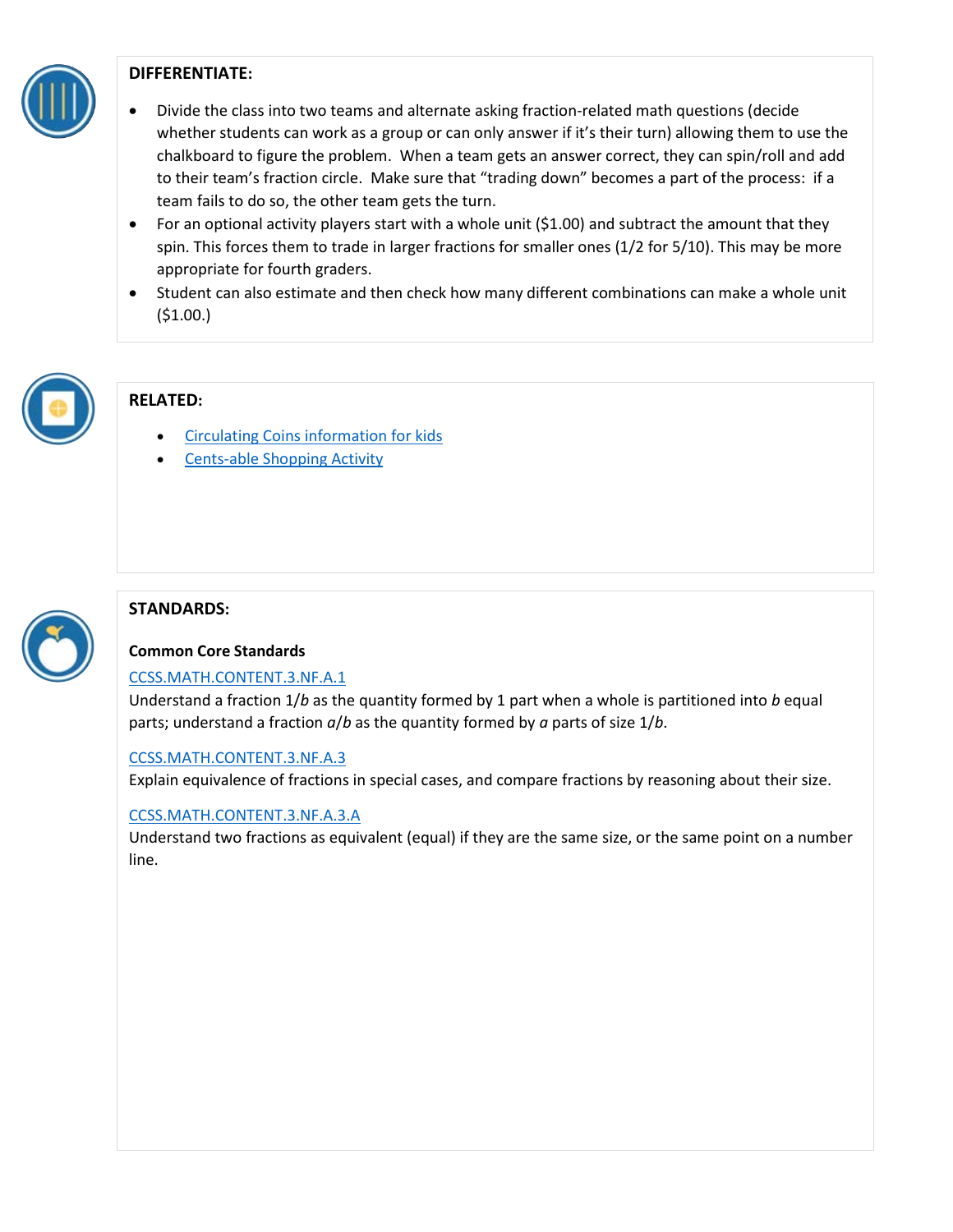

A Fraction of the Cost Worksheet Fraction Circles (Part 1)

Name: Date:

Step 1: Cut out each coin and write the value of the coin on the back.

Step 2: Cut out the fraction pieces on the following pages. Keep each part together in a pile.

Step 3: Cut out and assmble your spinner on the last page. Play the Fraction of the Cost spinner game!

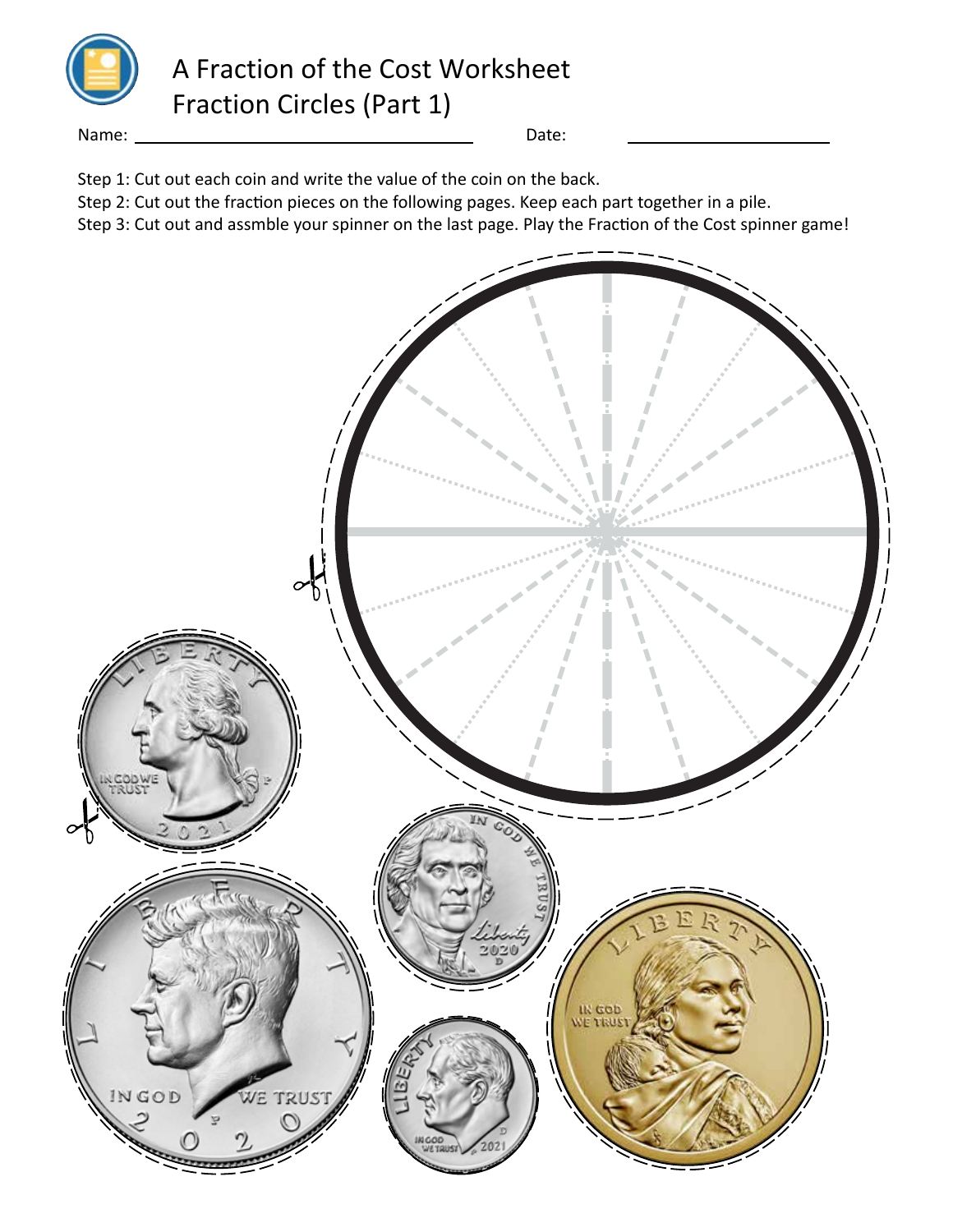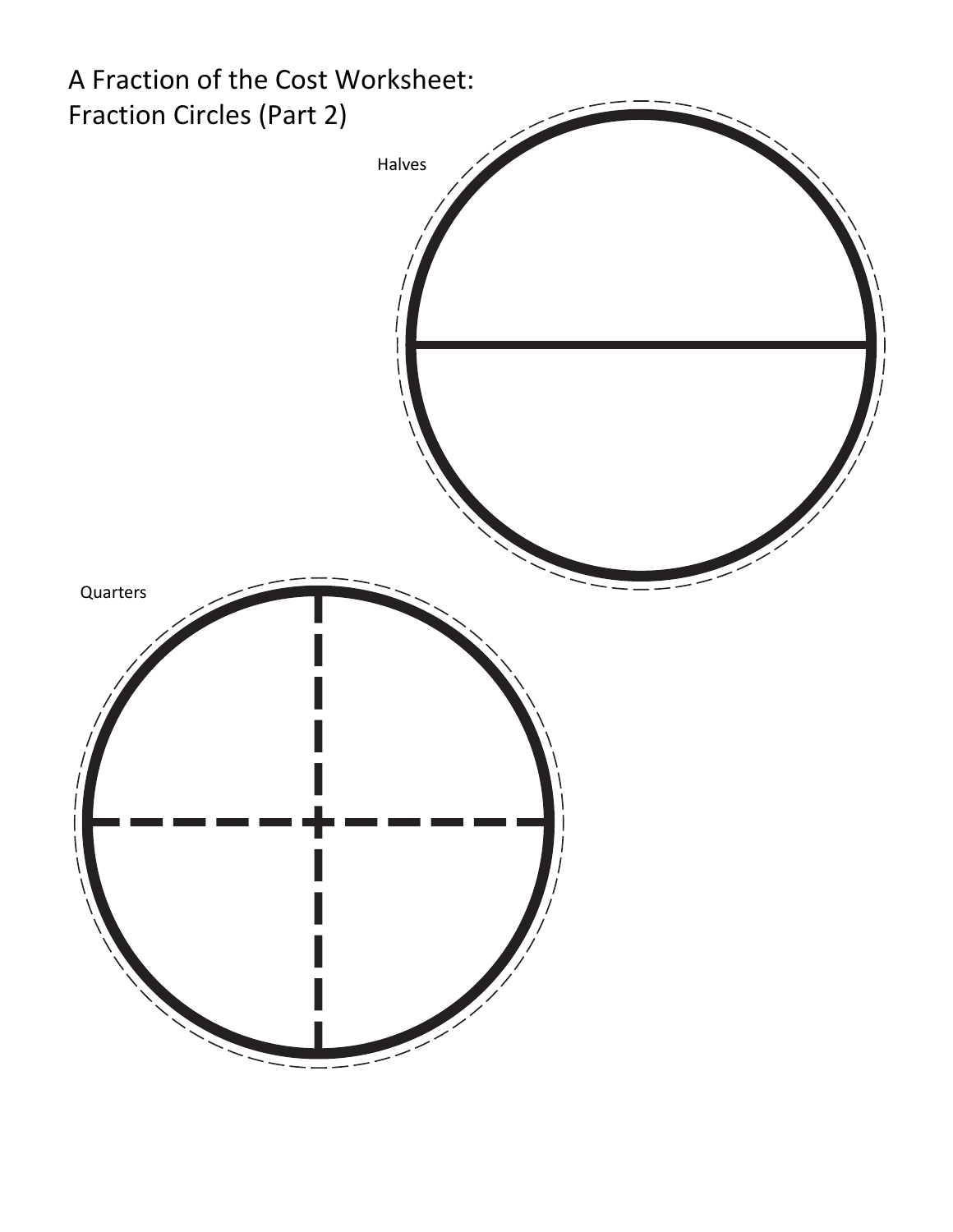# A Fraction of the Cost Worksheet: Fraction Circles (Part 3)